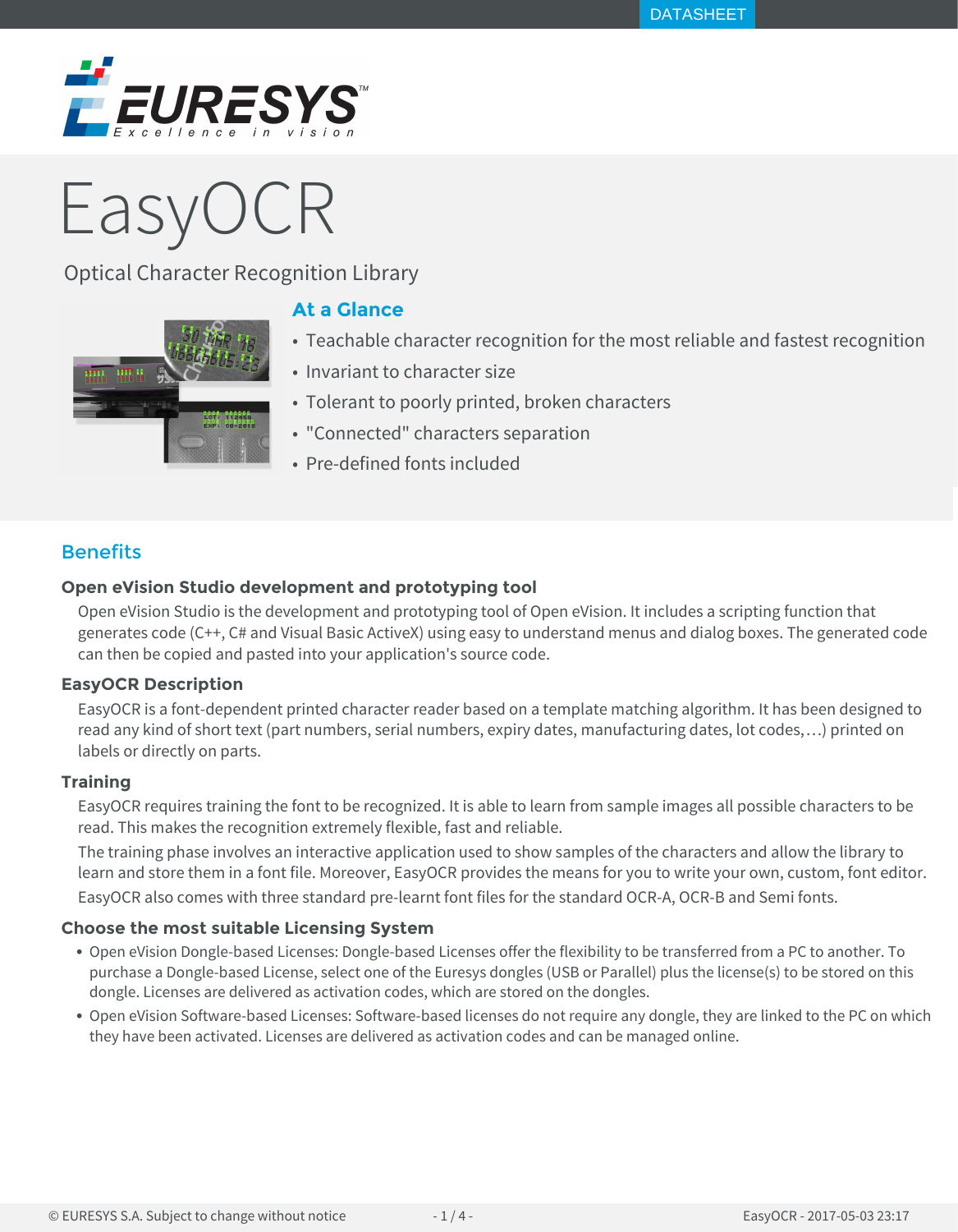# Applications

### **MACHINE VISION FOR THE GENERAL MANUFACTURING INDUSTRIES**

### Product identification for traceability

- Serial number / part number / expiry date verification
- Lot mixing verification

### **MACHINE VISION FOR THE PRINTING INDUSTRY**

Label and packaging inspection: Inspection of the quality of the printing of characters and codes

# Specifications

| Software                 |                                                                                                                              |
|--------------------------|------------------------------------------------------------------------------------------------------------------------------|
| Host PC Operating System | • Open eVision is a set of 32-bit and 64-bit libraries that require a processor compatible<br>with the SSE2 instruction set. |
|                          | • Open eVision can be used on the following operating systems:                                                               |
|                          | $-$ Windows 10, 8 and 7 (32- and 64-bits)                                                                                    |
|                          | - Windows Vista 32-bits Service Pack 1                                                                                       |
|                          | - Windows XP 32-bits Service Pack 3                                                                                          |
|                          | - Windows Server 2008 32-bits                                                                                                |
|                          | - Windows Server 2008 R2 64-bits                                                                                             |
|                          | - Windows Server 2003 32-bit Service Pack 1                                                                                  |
|                          | - Windows Embedded Standard 2009 32-bits                                                                                     |
|                          | • The Open eVision installer does not allow installation on virtual machines.                                                |
|                          | • Minimum requirements:                                                                                                      |
|                          | - Display size: 800 x 600. 1280 x 1024 recommended.                                                                          |
|                          | - Color depth: 16 bits. 32 bits recommended.                                                                                 |
|                          | - Between 20 MB and 300 MB free hard disk space for libraries, depending on selected<br>options.                             |
|                          | - Between 60 MB and 400 MB free hard disk space for development tools, depending on<br>selected options.                     |
| APIs                     | Supported Integrated Development Environments and Programming Languages:                                                     |
|                          | · Microsoft Visual Studio 6.0 SP6 (C++, Basic)                                                                               |
|                          | • Microsoft Visual Studio .NET 2003 SP1 (C++)                                                                                |
|                          | • Microsoft Visual Studio 2005 SP1 (C++, C#, VB .NET, C++/CLI)                                                               |
|                          | • Microsoft Visual Studio 2008 SP1 (C++, C#, VB .NET, C++/CLI)                                                               |
|                          | • Microsoft Visual Studio 2010 (C++, C#, VB .NET, C++/CLI)                                                                   |
|                          | • Microsoft Visual Studio 2012 (C++, C#, VB .NET, C++/CLI)                                                                   |
|                          | • Microsoft Visual Studio 2013 (C++, C#, VB .NET, C++/CLI)                                                                   |
|                          | • Borland C++ Builder 6.0 update 4 (C++)                                                                                     |
|                          | • CodeGear C++ Builder 2009 (C++)                                                                                            |
|                          | • CodeGear Delphi 2009 (Object Pascal)                                                                                       |
|                          | • Embarcadero RAD Studio XE4 (C++, Object Pascal)                                                                            |
|                          | • Embarcadero RAD Studio XE5 (C++, Object Pascal)                                                                            |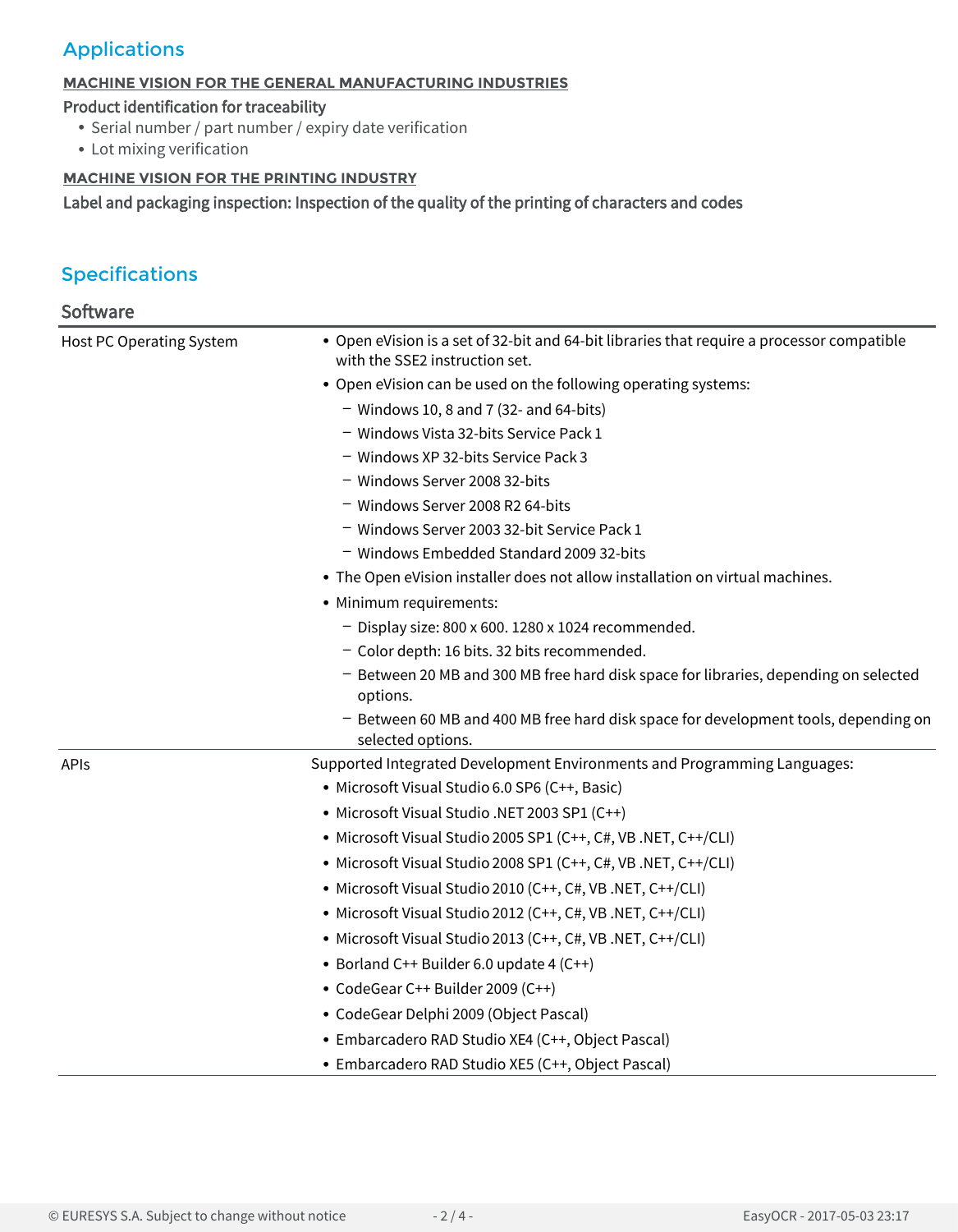# Ordering Information

| Product code - Description | • 4005 - EasyOCR for USB dongle                |  |
|----------------------------|------------------------------------------------|--|
|                            | • 4055 - EasyOCR for PAR dongle                |  |
|                            | • 4105 - EasyOCR for board licensing           |  |
|                            | • 4155 - Open EasyOCR for USB dongle           |  |
|                            | • 4205 - Open EasyOCR for PAR dongle           |  |
|                            | • 4255 - Open EasyOCR for soft-based licensing |  |
|                            |                                                |  |